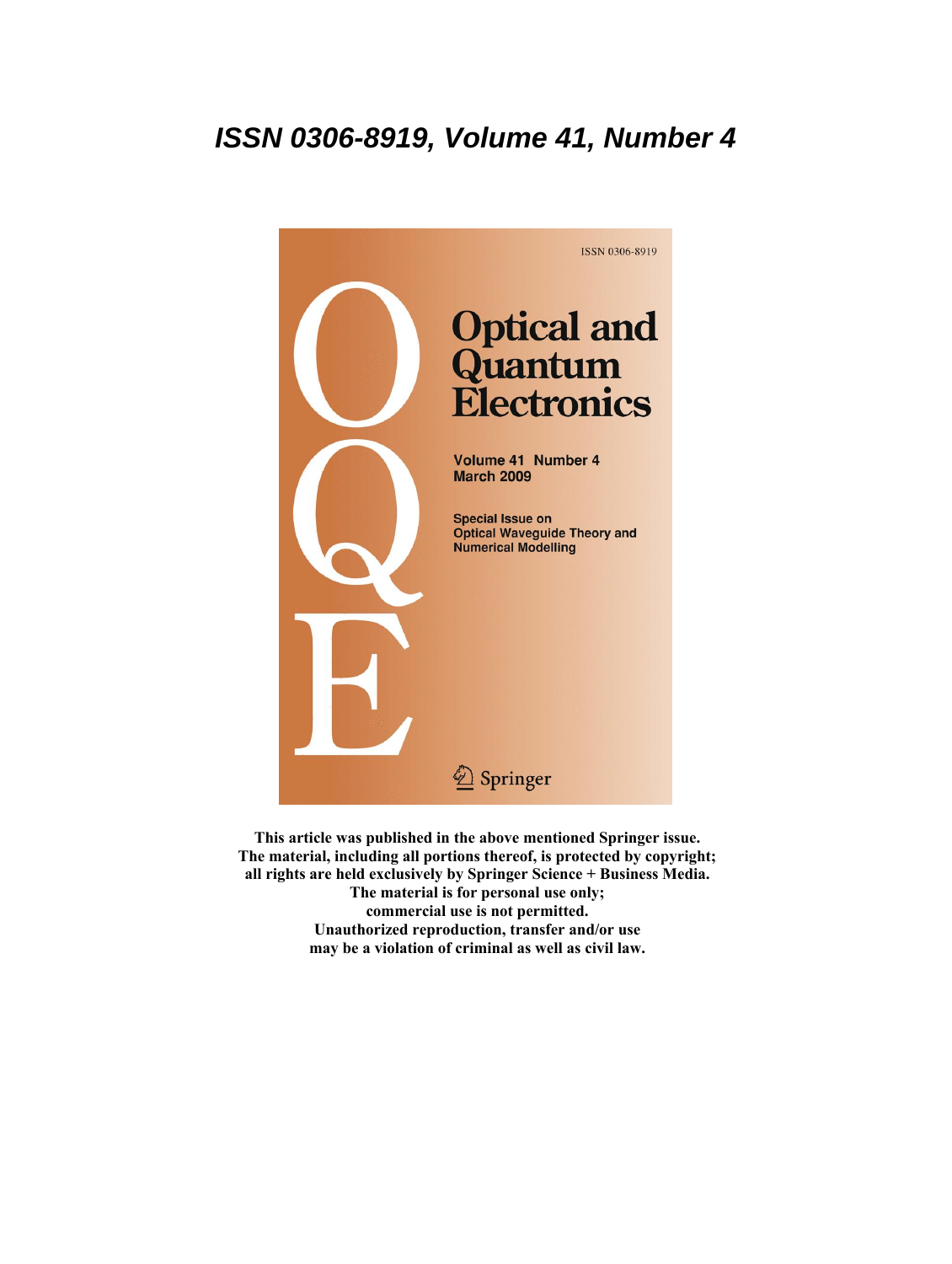# **A stable complex Jacobi iterative solution of 3D semivectorial wide-angle beam propagation using the iterated Crank–Nicholson method**

**Khai Q. Le · Peter Bienstman**

Received: 25 May 2009 / Accepted: 29 October 2009 / Published online: 19 November 2009 © Springer Science+Business Media, LLC. 2009

**Abstract** An extension of the recently proposed three-dimensional (3D) wide-angle (WA) beam propagation method (BPM) using complex Jacobi iteration (CJI) taken into account polarization effects is presented. The resulting iterative BPM is faster than BPMs based on the traditional direct matrix inversion for waveguides with unchanging refractive index profiles during propagation direction. However, for varying refractive index waveguides the iterative method suffered from the fact that the iteration count between two successive crosssections increases dramatically during the propagation direction. To overcome this problem, we propose the utility of the iterated Crank–Nicholson method. At each propagation step, the propagation equation is divided in multiple stages by the iterated Crank–Nicholson method and then each stage is recast in terms of a Helmholtz equation with source term, which is solved effectively by the complex Jacobi iterative method. The resulting approach is stable and well-suited for large structures with long propagation paths.

**Keywords** 3D semivectorial BPM · Complex Jacobi iteration · Iterated Crank–Nicholson

## **1 Introduction**

Efforts to improve the limitations of the paraxial approximation in the beam propagation method have so far made use of wide-angle formulations. Different treatments of WA-BPM based on the slowly varying envelope approximation (SVEA) have been developed. In these approaches the field is assumed to be separated into two parts including the complex field amplitude and a propagation factor. There exist real Padé approximant operators [\(Hadley 1992](#page-7-0)) and complex Padé approximant operators [\(Le 2009](#page-7-1)). In addition, treatments of WA-BPM without having to make the SVEAs have also been reported, including the series expansion technique of the propagator [\(Lee and Voges 1994](#page-7-2)), the split-step of beam propaga-

K. Q. Le  $(\boxtimes)$  · P. Bienstman

Photonics Research Group, Department of Information Technology, Ghent University, Sint-Pietersnieuwstraat 41, 9000 Ghent, Belgium e-mail: khai.le@intec.ugent.be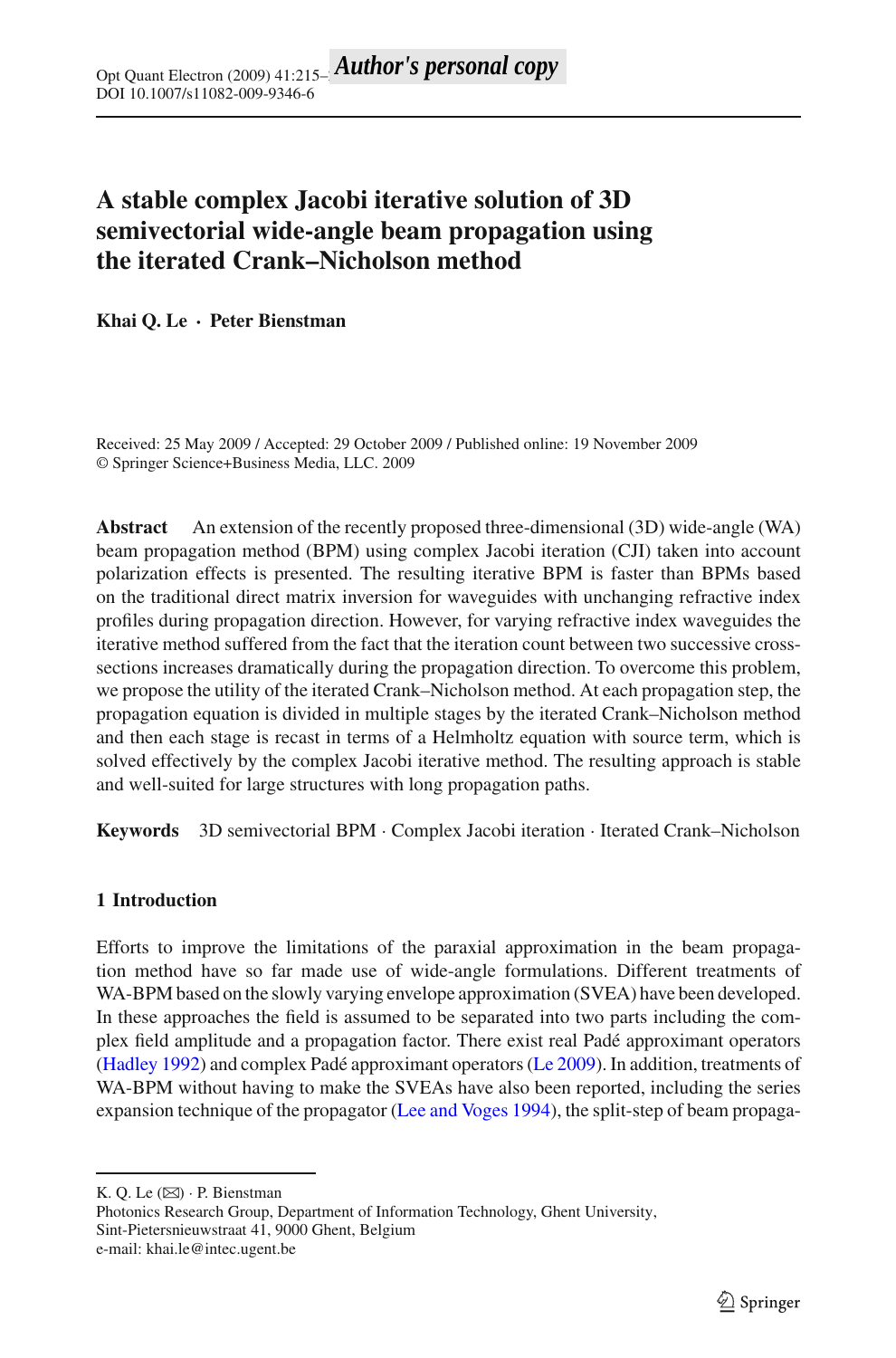tion equation [\(Sharma and Agrawal 2004\)](#page-7-3), and the recently proposed rational KP approximant operators [\(Le and Bienstman 2009](#page-7-4)).

The real Padé-approximant-based WA-BPMs have become one of the most commonly used techniques for modeling of optical waveguide structures. However, it was shown that the real Padé approximant propagators incorrectly propagate the evanescent modes. These modes can cause serious instability problems when implementing WA-BPMs based on real propagators. To circumvent this problem, we recently proposed modified Padé approximant operators, which give evanescent waves the desired damping and allow more accurate approx-imation to the Helmholtz equation than the conventional operators [\(Le 2009](#page-7-1)).

In those WA-BPMs, the beam propagation equation can be described in a tridiagonal matrix form, which is usually solved by the well-known direct matrix inversion (DMI). However, these equations need to be solved efficiently since numerous propagation steps are routinely required during the course of a problem solution. For this purpose the recently introduced complex Jacobi iterative (CJI) method [\(Hadley 2005\)](#page-7-5) was proposed for the solution of WA beam propagation and shown to be highly efficient. At each propagation step, the beam propagation equation is recast in terms of Helmholtz equation with source term, which is solved quickly and accurately by the CJI method [\(Le et al. 2008](#page-7-6)).

However, this method is based on scalar propagation, in which the field and its spatial derivatives are assumed to be continuous across dielectric interfaces. This approximation does not hold for modeling optical propagation in waveguides on semiconductor substrates which frequently involve abrupt index changes. For these cases a full vectorial analysis is needed [\(Bhattacharya and Sharma 2009\)](#page-7-7). Unfortunately, full vectorial schemes require large computational efforts. For most of optical devices where the polarization coupling is weak and may be neglected, the semivectorial BPM is very convenient for analyzing polarization effects [\(Mitomi and Kasaya 1998\)](#page-7-8).

In this paper, an extension of our recently proposed WA-BPM using complex Jacobi iteration [\(Le et al. 2008\)](#page-7-6) taken into account polarization effects is presented. Also, the investigation of the convergence rate of the CJI method and its execution speed in comparison with the DMI method is reported. The resulting semivectorial iterative approach still has fast convergence even though the effect of refractive index changes in the transverse direction of waveguides is included. The method is very competitive in comparison with the traditional DMI method.

However, for waveguides with refractive index profiles varying both in the transverse direction and along the propagation direction, the CJI method suffers from the fact that the iteration count between two successive cross-sections increases dramatically during the propagation direction. To circumvent this problem, we propose the utility of the iterated Crank–Nicholson (ICN) method [\(Teukolsky 2000](#page-7-9); [Leiler and Rezzolla 2006](#page-7-10)), in which at each propagation step, rather than solving the propagation equation directly, it is divided in multiple stages by the ICN method and then each stage is recast as an inhomogeneous Helmholtz equation and solved by the CJI method. The resulting approach is stable and well-suited for high-index-contrast waveguides with very long propagation paths.

#### **2 Formulation**

<span id="page-2-0"></span>We begin by considering the semivectorial Helmholtz equation for the electric field component [\(Bhattacharya and Sharma 2009\)](#page-7-7)

$$
\frac{\partial^2 \Psi}{\partial x^2} + \frac{\partial}{\partial x} \left( \frac{1}{n^2} \frac{\partial n^2}{\partial x} \Psi \right) + \frac{\partial^2 \Psi}{\partial y^2} + \frac{\partial^2 \Psi}{\partial z^2} + k_0^2 n^2(x, y, z) \Psi = 0 \tag{1}
$$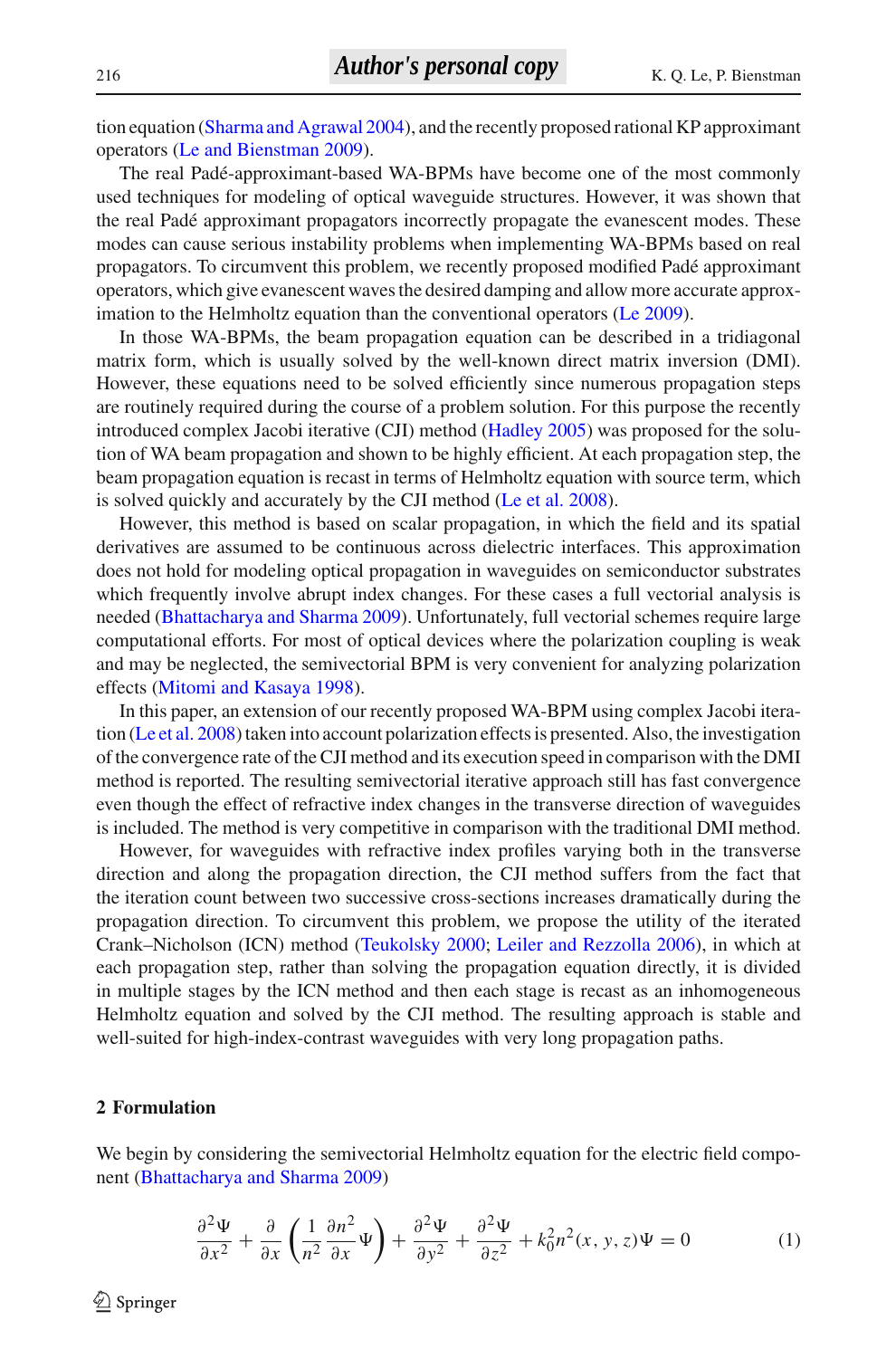where *n* is the refractive index profile and  $k_0$  is the vacuum wavevector. At any interface perpendicular to the *x*-direction, the refractive index and the electric field component is discontinuous; thus if the polarization is ignored in high-index-contrast waveguides (the second term in Eq. [1](#page-2-0) is ignored), numerical evaluation of their derivatives would lead to large errors. However, it will be overcome if we investigate the first two terms in Eq. [\(1\)](#page-2-0) together [\(Bhattacharya and Sharma 2009\)](#page-7-7).

Using the SVEA, in which the wave function  $\Psi(x, y, z)$  propagating in the *z* direction can be separated into a slowly varying envelope function  $\Phi(x, y, z)$  and a very fast oscillating phase term  $exp(-ikz)$ , the Helmholtz equation is given by:

$$
\frac{\partial \Phi}{\partial z} - \frac{i}{2k} \frac{\partial^2 \Phi}{\partial z^2} = \frac{i}{2k} \Phi,
$$
 (2)

<span id="page-3-0"></span>where  $P = \nabla_{\perp}^2 + k_0^2 (n^2 - n_{ref}^2) = \frac{\partial^2}{\partial x^2} + \frac{\partial}{\partial x} \left( \frac{1}{n^2} \frac{\partial n^2}{\partial x} \right) + \frac{\partial^2}{\partial y^2} + k_0^2 (n^2 - n_{ref}^2)$  with  $k =$ *k*0*nref* , *nref* the reference refractive index. The finite difference discretization of the term  $\frac{\partial}{\partial x} \left( \frac{1}{n^2} \frac{\partial n^2}{\partial x} \Phi \right)$  is given as follows: [\(Kawano and Kitoh 2001](#page-7-11))

$$
\frac{\partial}{\partial x} \left( \frac{1}{n^2} \frac{\partial n^2}{\partial x} \Phi \right) = \frac{1}{\Delta x^2} \left[ \frac{n^2 (i+1, j) - n^2 (i, j)}{n^2 (i+1, j) + n^2 (i, j)} (\Phi_{i+1, j} + \Phi_{i, j}) - \frac{n^2 (i, j) - n^2 (i-1, j)}{n^2 (i, j) + n^2 (i-1, j)} (\Phi_{i, j} + \Phi_{i-1, j}) \right].
$$
\n(3)

From Eq. [2,](#page-3-0) different treatments of WA-BPM can be developed. In this work, the modified  $Pad\né(1,1)$  approximant operator for a wide-angle propagator is used and leads to the beam propagation equation as follows [\(Le et al. 2008\)](#page-7-6):

$$
(1 + \xi P)\Phi^{n+1} = (1 + \xi^* P)\Phi^n,
$$
\n(4)

<span id="page-3-1"></span>where  $\xi = \frac{1}{4k^2(1+1i)} - \frac{i\Delta z}{4k}$ ,  $\xi^* = \frac{1}{4k^2(1+1i)} + \frac{i\Delta z}{4k}$  and  $\Delta z$  the propagation step size. The adaptation of the CJI method for the solution of Eq. [\(4\)](#page-3-1) is given as follows:

By dividing both sides of this equation by  $\xi$ , it may be written as an inhomogeneous Helmholtz equation

$$
\left[\nabla_{\perp}^{2} + k_{0}^{2}(n^{2} - n_{m}^{2}) + \frac{1}{\xi}\right]\Phi^{n+1} = \left(\frac{\xi^{*}}{\xi}P + \frac{1}{\xi}\right)\Phi^{n},\tag{5}
$$

or

$$
\left[\nabla_{\perp}^{2} + k_0^{2}(n^2 - n_{ref}^2) + \frac{1}{\xi}\right]\Phi^{n+1} = source \ term,
$$
\n(6)

It is clearly seen that the beam propagation equation is recast as a Helmholtz equation with source term in an effective medium with loss determined by the imaginary part of  $\frac{1}{\xi}$ . Thus, it is easy to solve this equation effectively by the CJI method. Its convergence rate is mostly dominated by the amount of effective absorption (or medium loss). If the loss is high, rapid convergence is obtained.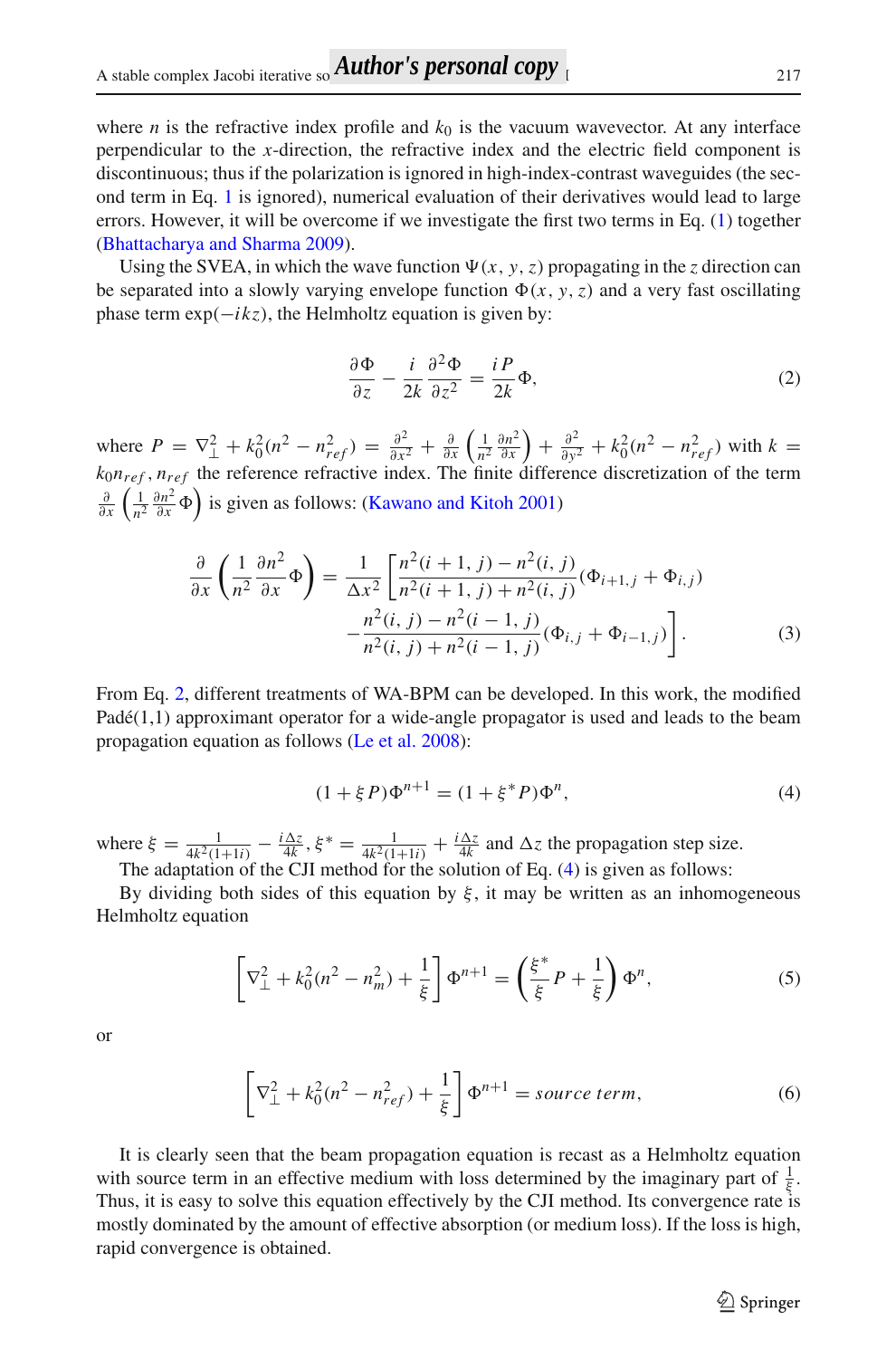However, for waveguides with refractive index profiles varying through the propagation direction the iteration count between two successive cross-sections increases dramatically. This problem can be remedied, however, by considering multistage solving Eq. [\(4\)](#page-3-1) by the iterated Crank–Nicholson method. In [\(Teukolsky 2000](#page-7-9)) the author proved that for dealing with the so-called advective equation when using the ICN method, one should use two stages. In this work, it is numerically shown in the next section that the complex Jacobi iterative solution of Eq. [\(4\)](#page-3-1) using the ICN method is stable and results in significant advantages in view of an execution speed of the CJI method for semivectorial beam propagation of very long path length. The implementation of the ICN method is described as follows:

Rather than solving Eq. [\(4\)](#page-3-1) directly by the CJI method, it is divided in multiple stages as follows:

First, we calculate the initial estimated field  $(1) \Phi^{n+1}$  at the next propagation cross-section  $(n + 1)$  using Eq. [\(4\)](#page-3-1):

$$
(1 + \xi P)^{(1)} \Phi^{n+1} = (1 + \xi^* P) \Phi^n.
$$
 (7)

<span id="page-4-0"></span>Equation [\(7\)](#page-4-0) is solved by the iterative procedure described above. Then the field at the mid-step cross-section  $(n + 1/2)$  is made by weighting equally the newly predicted solution <sup>(1)</sup> $\Phi^{n+1}$  and the previous solution  $\Phi^n$ . This can be seen as the special case of a more generic averaging of the type

$$
^{(1)}\Phi^{n+\frac{1}{2}} = \theta^{(1)}\Phi^{n+1} + (1-\theta)\Phi^n, \tag{8}
$$

where  $\theta$  is the ICN weight coefficient, here set to 0.1.

Similarly, the final estimated field  $\Phi^{n+1}$  at the next propagation cross-section  $(n + 1)$  is recalculated by

$$
(1 + \xi P)\Phi^{n+1} = (1 + \xi^* P)^{(1)}\Phi^{n+\frac{1}{2}}.
$$
\n(9)

<span id="page-4-1"></span>This happens again in an iterative way.

#### **3 Benchmark results**

That polarization effects on high-index-contrast waveguides play an important role on an accuracy of BPM was already shown in [\(Bhattacharya and Sharma 2009](#page-7-7)). In this paper, we will investigate how polarization effects affect the convergence rate of the CJI method and its execution speed in comparison with the DMI method. We consider Gaussian beam propagation in the 3D rib waveguide [\(Lee and Voges 1994](#page-7-2)). The iteration count of the CJI method with respect to propagation steps through the propagation direction is shown in Fig. [1.](#page-5-0) From the figure, it is shown that due to polarization effects through discontinuous interfaces in the waveguide the CJI method requires larger iterations to perform propagation than the method where these effects are ignored. However, the CJI for the semivectorial BPM is still faster than the DMI method. With a relatively large propagation step size  $\Delta z = 0.1 \,\mu \text{m}$  in a small  $4 \mu m \times 4 \mu m$  computational window, the resulting runtime of CJI for WA-BPM is only 3.1 s whereas the DMI requires 61.4 s to perform propagation.

It is clearly seen that the runtime of the iterative method is substantially lower than that of the DMI method. For large problems requiring very large storage space and also for structures with a long path length with small propagation step size that require frequent matrix inversions, the DMI technique is numerically very intensive. In contrast, for typical choices of  $k\Delta z$  the CJI technique offers rapid convergence and shorter runtimes.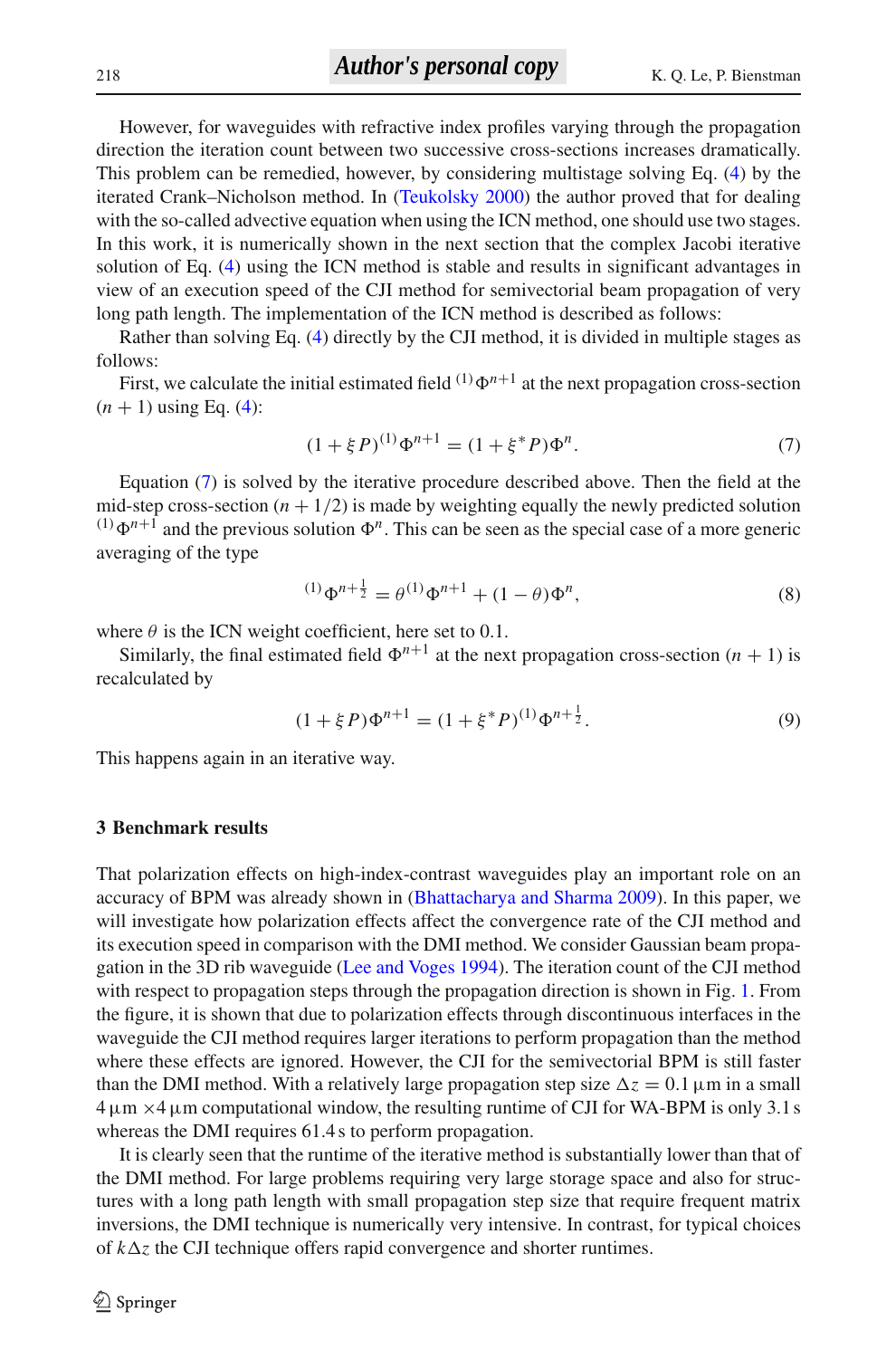

<span id="page-5-0"></span>**Fig. 1** The iteration count per propagation step for a Gaussian beam propagation through a 3D rib waveguide with and without polarization effects



<span id="page-5-1"></span>**Fig. 2** Iterations count per propagation step of the CJI method for beam propagation in a symmetric Y-branch waveguide with (blue and red lines for the iteration count of Eqs. [7](#page-4-0) and [9](#page-4-1) respectively) and without (*black line*) using the ICN method (color figure online)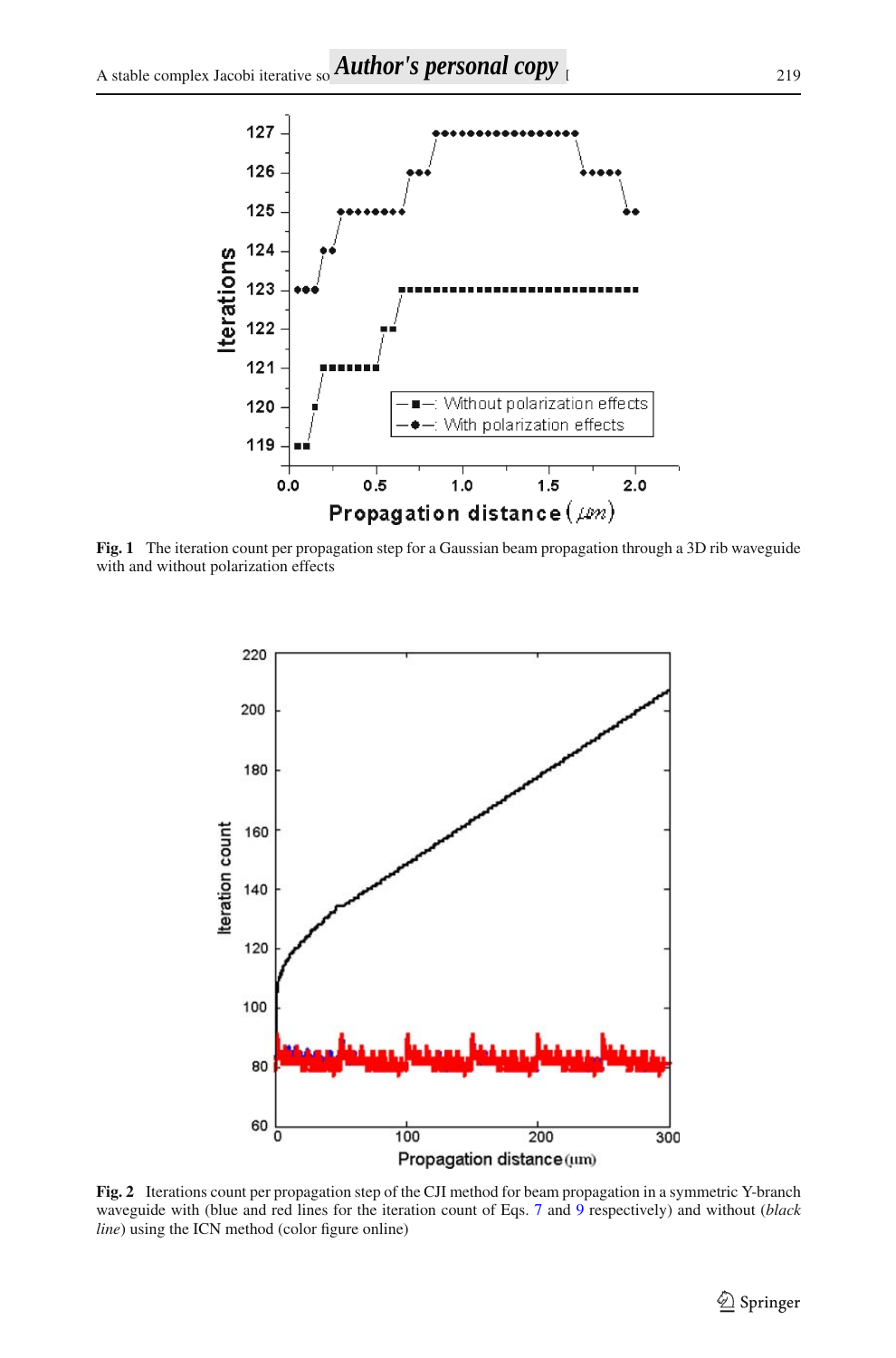

<span id="page-6-0"></span>**Fig. 3** Y-branch optical rib waveguide

However, as we mentioned in previous section, besides the polarization effects affected on the convergent rate of the CJI method, varying refractive index profiles through the propagation direction leads to an increase of an iteration count between two successive cross-sections as shown in Fig. [2.](#page-5-1) In the figure, the iteration count of the CJI method for semivectorial WA-BPM with and without using the ICN method between two successive cross-sections in a Y-junction waveguide are calculated. The initial rib waveguide is split into two 5-degree tilted waveguides as shown in Fig. [3,](#page-6-0) where the longitudinal dimension is  $h_1 = 1 \,\mu$ m, and the width and height of the straight rib waveguide are  $w = 2 \mu m$  and  $h = 1.1 \mu m$ . The guiding core has an index  $n_f = 3.44$  and a thickness  $t = 0.2 \mu m$  while the refractive index of substrate and cover is  $n_s = 1.44$  and  $n_c = 1$ , respectively. The fundamental TE mode of the ridge waveguide of width  $w = 2 \mu m$  at 1.3  $\mu$ m wavelength is used as the excited field at  $z = 0$ . The iterations were terminated when a field-weighted residual of 10<sup>-7</sup> was satisfied at each grid point.

For a grid size  $\Delta x = \Delta y = \Delta z = 0.05 \mu \text{m}$ , the iteration count between two successive cross-sections required for the CJI method without using ICN increases dramatically as can be seen in Fig. [2.](#page-5-1) The same figure also shows that the iteration count of the ICN-CJI method is stable. Even though there are two ICN-CJI iterations needed per equivalent non-ICN-CJI iteration, this fact becomes quickly offset for larger propagation distances.

## **4 Conclusions**

A fast semivectorial wide-angle beam propagation method based on the recently proposed modified Padé(1,1) approximant operator using the new complex Jacobi iterative method has been presented. It is obtained from an extension of the method developed earlier for scalar propagation to solve the semivectorial equation where polarization effects were taken into account. However, the semivectorial iterative method is itself unstable for propagation in high-index-contrast waveguides with refractive index profiles varying during the propagation direction. In order to overcome this problem, we have proposed the utility of the iterated Crank–Nicholson method. The resulting semivectorial method was stable and very